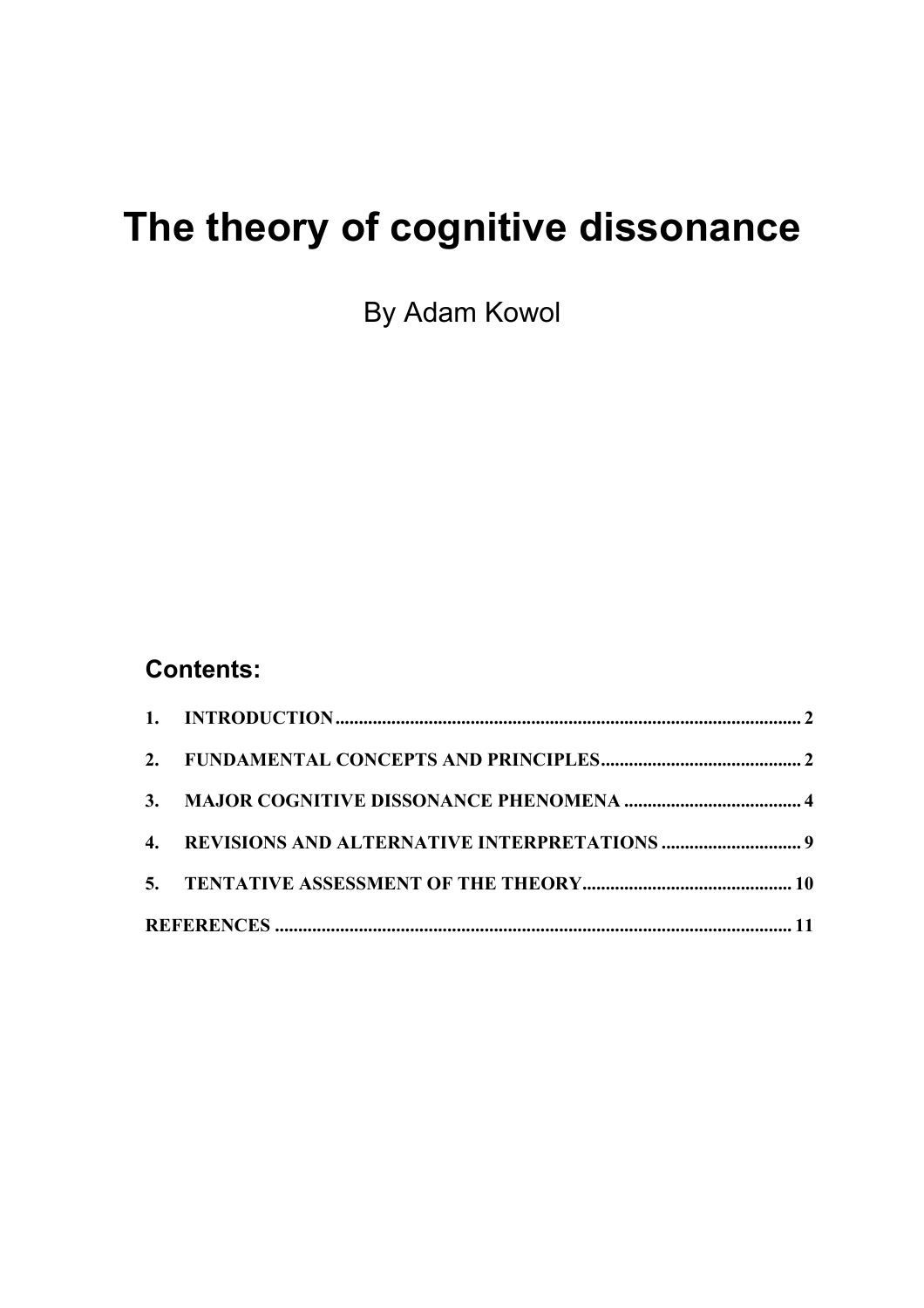### <span id="page-1-0"></span>**1. Introduction**

The aim of the present paper is to provide a general overview of cognitive dissonance theory. We begin by defining the basic concepts and summarizing the principal postulates of the theory. We point to possible classifications of the theory in terms of different forms of scholarship and types of theory by considering relevant philosophical and methodological assumptions. We go on to discuss the main areas of research focusing on dissonance phenomena. In addition, we present major revisions and alternative interpretations of the theory. We conclude by attempting to assess the theory on the basis of generally accepted criteria.

The theory of cognitive dissonance is one of the most significant and influential theories in the history of social psychology. Suffice it to mention that only five years after its introduction, Brehm and Cohen (1962, as cited in Bem, 1967, p. 183) could review over fifty studies conducted within the framework the theory. In the following five years, every major social-psychological journal averaged at least one article per issue probing some prediction derived from its basic propositions. In the course of five decades that have passed since it was formulated by Leon Festinger, it has found widespread applications in various fields of scientific investigation, including communication studies (e.g., Griffin, 2006; Littlejohn & Foss, 2005), marketing (e.g., Rice, 1997), economic theory (James & Gutkind, 1985), and behavioral finance (Ricciardi & Simon, 2000).

#### **2. Fundamental concepts and principles**

The central proposition of Festinger's theory is that if a person holds two cognitions that are inconsistent with one another, he will experience the pressure of an aversive motivational state called cognitive dissonance, a pressure which he will seek to remove, among other ways, by altering one of the two dissonant cognitions (Bem, 1967, p. 183). If we wish to analyze the hypothesis stated above in detail, it is essential to define several basic concepts. A *cognition* (also called a *cognitive element*) may be broadly defined as any belief, opinion, attitude, perception, or piece of knowledge about anything - about other persons, objects, issues, oneself, and so on (Aronson, 2004, p. 146; Littlejohn & Foss, 2005, p. 77; O'Keefe, 2002, p. 78). Littlejohn and Foss (2005) define a *cognitive system* as "a complex, interacting set of beliefs, attitudes, and values that affect and are affected by behavior" (p. 81). Festinger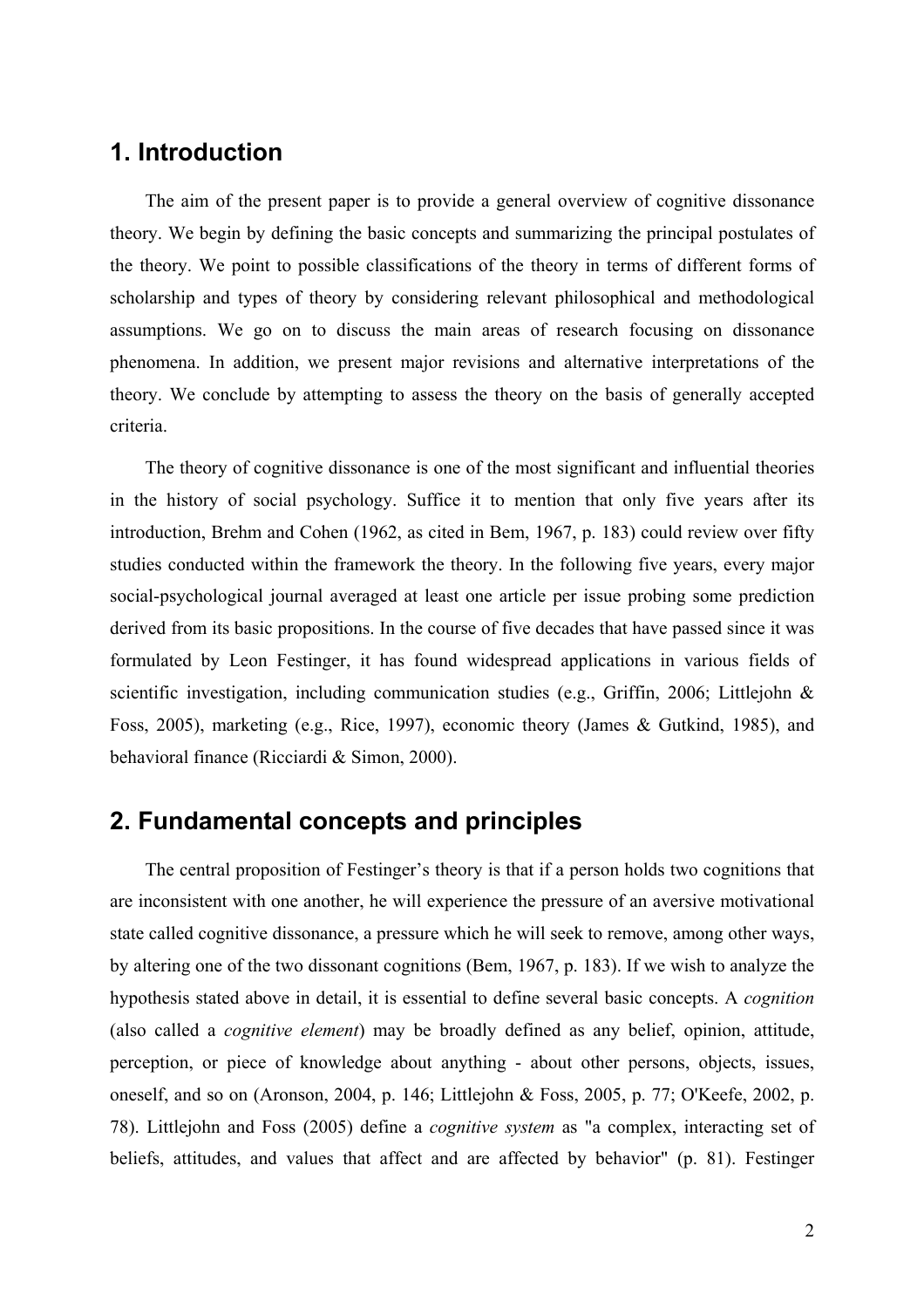considered the need to avoid dissonance to be just as basic as the need for safety or the need to satisfy hunger (Griffin, 2006, p. 228). Psychologists define a *drive* as any internal source of motivation that impels an organism to pursue a goal or to satisfy a need, such as sex, hunger, or self-preservation. The distressing (aversive) mental state termed *cognitive dissonance* is therefore conceptualized as an *aversive drive*.

In this paper, we are primarily interested in Festinger's theory as one of a diverse range of theories of human communication. Bormann (1989, as cited in Griffin, 2006) refers to communication theory as an "umbrella term for all careful, systematic and self-conscious discussion and analysis of communication phenomena" (p. 6). Scholars have made many attempts to define communication but establishing a single definition has proved impossible (Littlejohn & Foss, 2005, p. 12). For the purposes of the present discussion, *communication* will be taken to mean "all those processes by which people influence one another" (Ruesh & Bateson, 1951, as cited in Watson & Hill, 1989, p. 41). Inasmuch as Festinger's theory is concerned with attitude change and attempts to discern how persuasive messages are processed in the minds of listeners, there is no doubt that it may be regarded as a communication theory.

That brings us to the next point, namely the categorization of cognitive dissonance theory. As has been noted above, it is firmly planted in the sociopsychological tradition, which focuses on individual social behavior, psychological variables, perception, and cognition. At the same time, however, it is so infused with system thinking that it must be included in the cybernetic tradition as well. Festinger's theory is one of a group of cybernetic theories known as *consistency theories*, all of which begin with the same premise: people are more comfortable with consistency than inconsistency. In cybernetic language, people seek *homeostasis*, or balance, and the cognitive system is a primary tool by which this balance is achieved. The mind is imagined as a system that takes inputs from the environment in the form of information, processes it, and then creates behavioral outputs (Littlejohn & Foss, 2005).

There are two distinct perspectives within the field of communication theory: *objective* and *interpretive* (Griffin, 2006). Festinger's theory, belonging to the sociopsychological tradition, epitomizes the scientific (objective) perspective. Scholars in this tradition believe there are communication truths that can be discovered by careful, systematic observation. The objective approach of the theory manifests itself in its epistemological assumptions: there is one reality, waiting to be discovered by employing quantitative research methods such as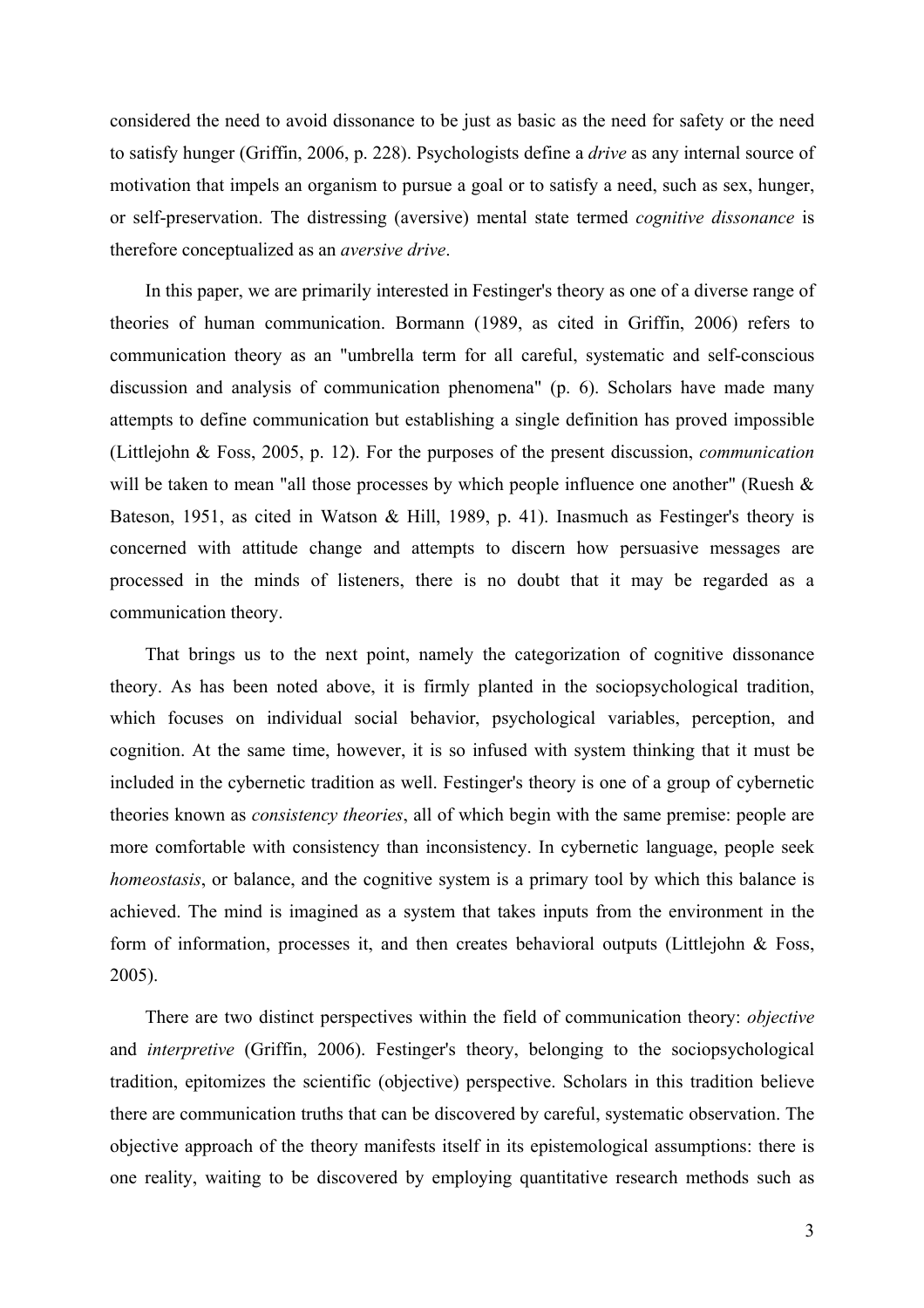<span id="page-3-0"></span>experiments and surveys. In contrast to interpretive scholars, social scientists work to pin down universal laws of human behavior that cover a variety of situations. They consider good theories to be mirrors of nature. It can thus be concluded that the theory of cognitive dissonance is a *nomothetic theory* – one that seeks universal and general laws. This approach is based on the *hypothetico-deductive method*, which involves the following processes: (1) developing questions, (2) forming hypotheses, (3) testing the hypotheses, and (4) formulating theory. Festinger's theory appears to make certain philosophical assumptions that are typical of nomothetic theories. In epistemology, the theory espouses empiricist and rationalist ideas. In terms of axiology, the theory takes a value-neutral stance. In terms of ontology, the theory assumes that behavior is basically determined by and responsive to biology and the environment (Littlejohn & Foss, 2005, pp. 23-24).

Three possible relations might exist between any two cognitive elements. The first type of relationship is *irrelevant* (neither affects the other), the second is *consonant* (consistent), and the third kind is *dissonant* (inconsistent). Two elements are said to be in a dissonant relation if the opposite of one element follows from the other. The degree of dissonance experienced is a function of two factors: (1) the relative proportions of consonant and dissonant elements and (2) the importance of the elements or issue (Littlejohn & Foss, 2005, p. 77; O'Keefe, 2002, p. 78). Festinger imagined a number of methods for dealing with cognitive dissonance: (1) altering the importance of the issue or the elements involved, (2) changing one or more of the cognitive elements, (3) adding new elements to one side of the tension or the other, (4) seeking consonant information, and (5) distorting or misinterpreting dissonant evidence (Littlejohn & Foss, 2005, p. 78; O'Keefe, 2002, p. 79).

#### **3. Major cognitive dissonance phenomena**

Let us now turn to a brief discussion of major cognitive dissonance phenomena. Most of them can generally be arranged into four groups: (1) selective exposure to information, (2) postdecision dissonance, (3) minimal justification (induced compliance), and (4) hypocrisy induction.

The first area of dissonance theory research concerns people's propensity to expose themselves selectively to information. As has been indicated, dissonance is an aversive motivational state, therefore people naturally attempt to avoid dissonance-arousing situations. That is to say, persons prefer to be exposed to information that is supportive of their current beliefs rather than to nonsupportive information, which presumably could arouse dissonance.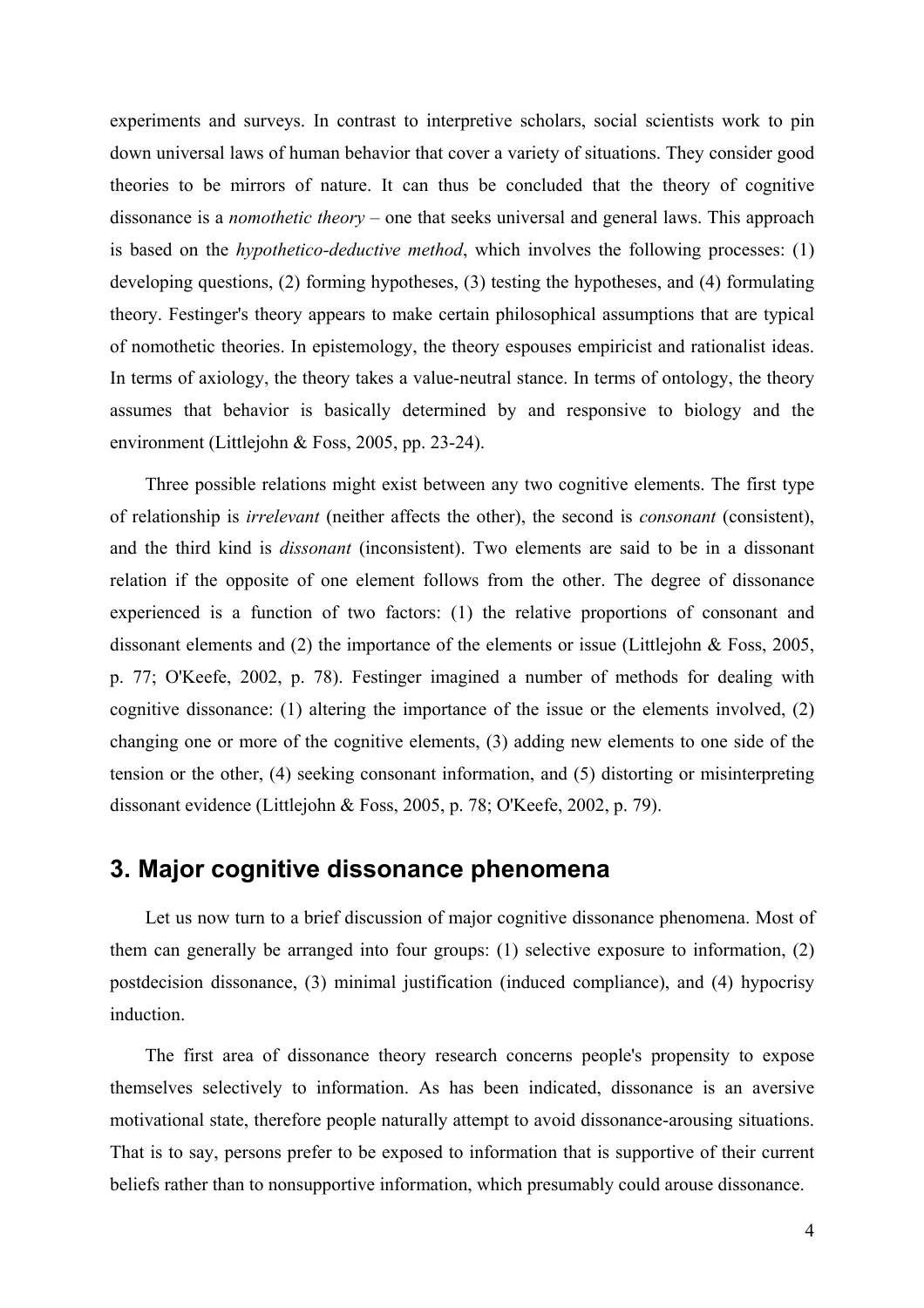Interestingly enough, dissonance theory's *selective exposure* hypothesis calls into question the purported significant and far-reaching impacts of the mass media on the audience. If people generally seek out only media sources that confirm or reinforce their prior beliefs, then the powerful effects of the mass media are blunted (O'Keefe, 2002, p. 85).

As will be argued below, people are adept at justifying their behavior. An example that suggests itself is that of smokers who cognitively minimize the danger of smoking. This involves the dismissal of a large body of evidence regarding the illnesses that cigarettes can cause, and the rejection of all negative aspects of smoking. By the same token, some theologians claim that science cannot settle the issue of God's possible superintendence of nature because scientific evidence is completely irrelevant to theological questions. Dawkins (2007, p. 78) suggests that religious apologists would eagerly embrace any scientific evidence in favor of religious belief. Though arguably irrational, their behavior may at least in part be explained in terms of the selective exposure hypothesis.

Although there may be some preference for supportive information, O'Keefe (2002, p. 86) emphasizes the fact that this preference is only one of many influences on information exposure, and hence it may be overridden by other considerations, such as the perceived utility of the information, curiosity, and fairness.

The second research area we would like to discuss is *postdecision dissonance*. Undoubtedly, close-call decisions can generate huge amounts of internal tension after the decision has been made. Following a decision, people agonize over whether they made the right choice. The magnitude of this dissonance depends on the following factors: (1) importance of the issue, (2) delays in choosing between two equally attractive options, (3) difficulty involved in reversing the decision, (4) attractiveness of the chosen alternative, (5) attractiveness of the rejected alternative, (6) the degree of similarity or overlap between the alternatives, and (7) the number of options considered (Griffin, 2006, p. 231; Littlejohn & Foss, 2005, p. 78; Rice, 1997, p. 114). Being plagued with regrets and second thoughts after a tough choice, people automatically seek information that vindicates their decision and allays nagging doubts.

This kind of dissonance, called "buyer's remorse" by salespeople (Littlejohn & Foss, 2005, p. 78), arises after buying something valuable, such as a car or a house. Obviously, the chosen alternative is seldom entirely positive and the rejected alternatives are seldom entirely negative. A good way to reduce such dissonance is to seek out exclusively positive information about the car you chose and avoid negative information about it (Aronson, 2004,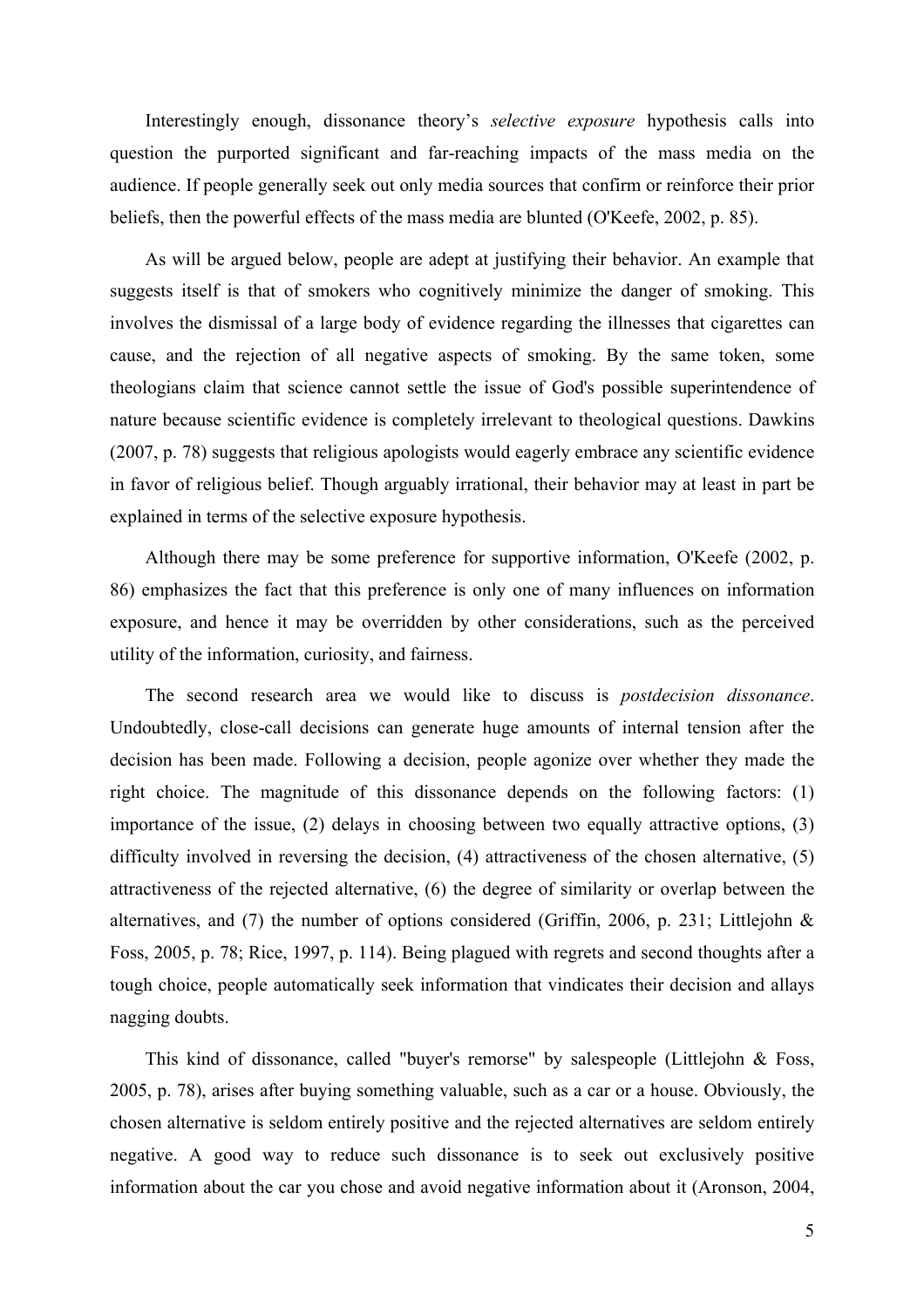p.155). According to Smith (1993, p. 71), sellers should address postpurchase dissonance by reassuring the buyer with a congratulatory note, additional advertising, after-sales service and, most of all, a product or service that lives up to the promise made in the advertising.

An experiment by Brehm (1956, as cited in Aronson, 2004, p. 155) clearly demonstrates people's capability of reassuring themselves. Several women were given eight different appliances and asked to rate them in terms of attractiveness. Each woman was told she could have one of the appliances as a gift and given a choice between two of the products she had rated as being equally attractive. Several minutes later, she was asked to rate the products again. The results were as follows: women rated the attractiveness of their chosen appliances somewhat higher and decreased the rating of the rejected appliances. In other words, they spread apart the alternatives to reduce dissonance.

An experiment by Mills (1958, as cited in Aronson, 2004, p. 161) demonstrated how moral attitudes may change drastically as a consequence of decisions taken. Mills first measured 6th-graders' attitudes about cheating. Then, they participated in a competitive exam with prizes offered to the winners. As expected, some students cheated and others did not. When asked again to indicate their feelings about cheating, those who had cheated showed more lenient attitudes toward cheating, and those who resisted the temptation to cheat became even more strict about cheating.

Freedman and Fraser (1966, as cited in Argyle, 1994, p. 138; see also Aronson, 2004, p. 158) have demonstrated that when individuals commit themselves in a small way, the likelihood that they will commit themselves further in that direction is increased. The process of using small favors to encourage people to accede to larger requests is called the *foot-in-thedoor technique*.

Another research area in the study of persuasive communication is termed *minimal justification*. The theory predicts that counter-attitudinal action, freely chosen with little incentive or justification, leads to a change in attitude. If we are to fully understand this principle, it is necessary to distinguish between external and internal justification. *External justification* is a person's reason or explanation for his or her dissonant behavior that resides not in the individual but rather in the situation (such as politeness, drunkenness, praise, or reward), whereas *internal justification* is the reduction of dissonance by changing something about oneself (e.g., one's attitude or behavior). If an individual states a belief that is difficult to justify externally, that person will attempt to justify it internally by making his or her attitudes more consistent with the statement (Aronson, 2004, p. 164).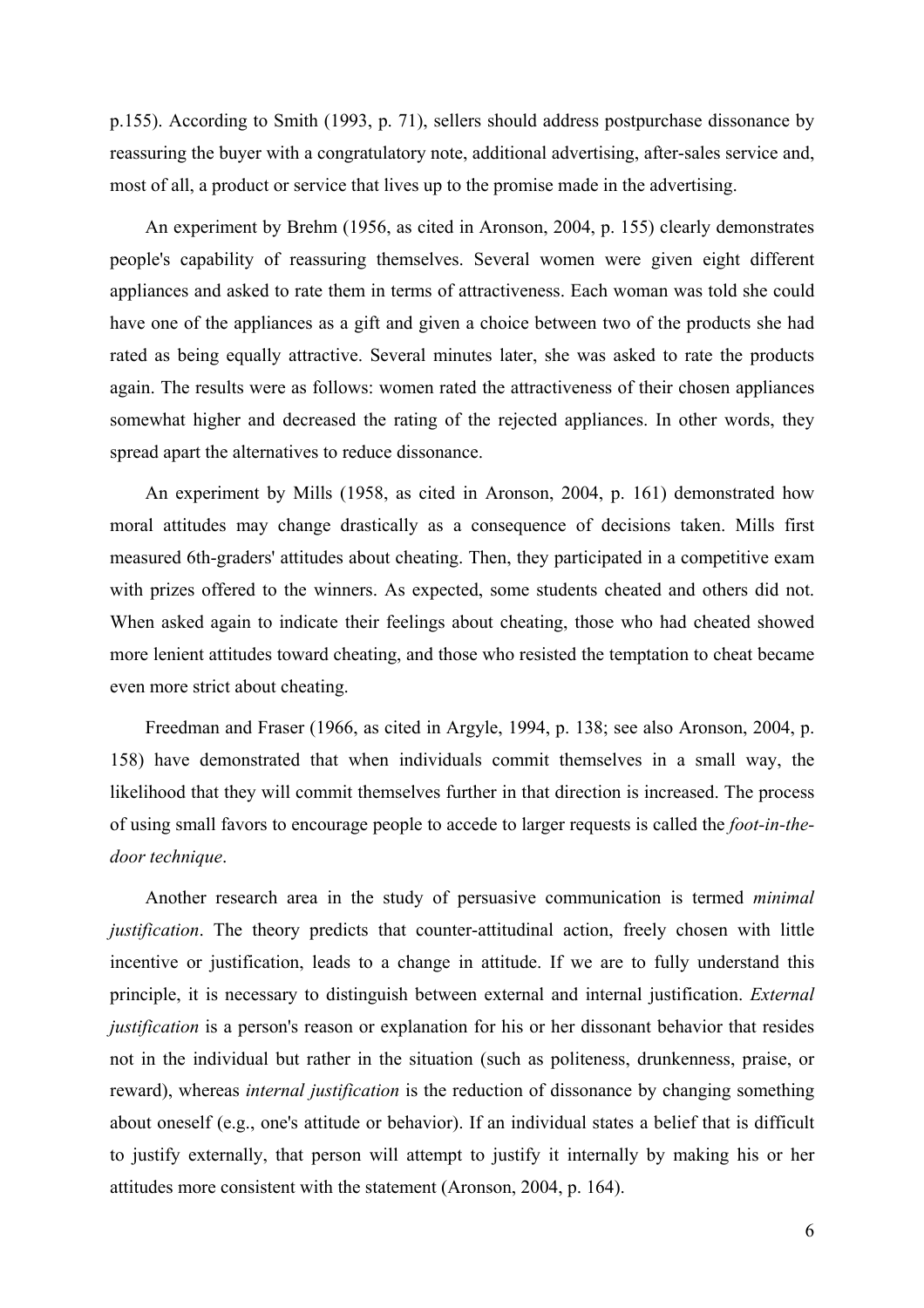Surprising as it may seem, dissonance theory predicts that we begin to believe our own lies – but only if there is not abundant external justification for making the statements that go against our original attitudes. This powerful form of permanent attitude change has been called the "saying is believing" paradigm. We are modifying our attitudes because we have succeeded in convincing ourselves that our previous attitudes were incorrect. These speculations have been investigated scientifically in a number of experiments. The best known and most widely quoted forced-compliance study was conducted by Festinger and Carlsmith (1959). They asked college students to perform a very boring and repetitive series of tasks and then induced them to tell a potential female subject that the activities were interesting and enjoyable. Some of the men were promised \$20 to express enthusiasm about the task, whereas others were offered only \$1. After the experiment was over, those students who had been paid \$20 for lying rated the activity as dull, while those who lied for \$1 maintained that it was much more enjoyable. Festinger said that \$1 was just barely enough to induce compliance to the experimenter's request, hence the students had to create another justification. They changed their attitudes toward the task to bring it into line with their behavior.

In an important set of experiments, Leippe and Eisenstadt (1994, as cited in Aronson, 2004, p. 166) induced white college students to write an essay demonstrating *counterattitudinal advocacy*: publicly endorsing a proposal to increase the amount of scholarship funds for African-American students, which meant cutting the scholarship amounts for white students. In order to reduce the high dissonance evoked by the situation, the students convinced themselves that they really believed deeply in that policy. Moreover, they adopted a more favorable and supportive attitude toward African-Americans. It is important to realize that external justification may come in a variety of forms other than monetary gain, such as the willingness to do something unpleasant as a favor to a friendly person (Zimbardo, Weisenberg, Firestone, & Levy, 1965, as cited in Aronson, 2004, p. 167).

The mechanism in question has important practical implications for parents and educators. As has been shown in a number of experiments (Aronson & Carlsmith, 1963; Freedman, 1965, as cited in Aronson, 2004, p. 174), excessive punishment might produce short-term obedience but not underlying change. Similarly, in trying to encourage children to do their homework, parents ought to think carefully about offering extremely large rewards for compliance, since such rewards can undermine the development of positive attitudes toward homework. In other words, smaller incentives for freely chosen counter-attitudinal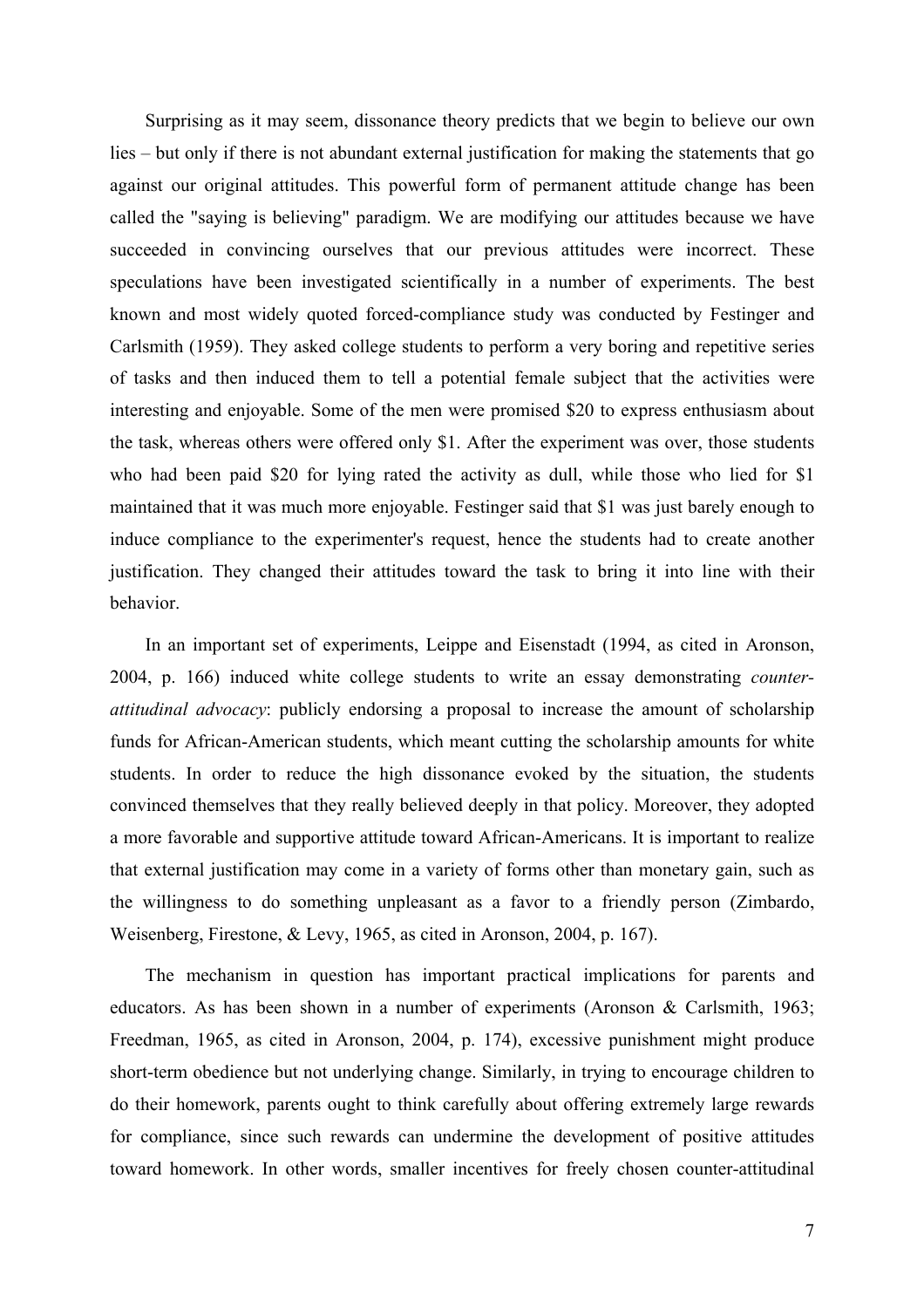behavior are more likely to produce underlying favorable attitudes toward that behavior (O'Keefe, 2002, p. 93). Furthermore, Deci (1971, as cited in Aronson, 2004, p. 166) demonstrated that offering rewards to people for performing a pleasant activity actually decreases the intrinsic attractiveness of that activity.

It should be noted that researchers have not always obtained the induced-compliance effects predicted by dissonance theory. Two important limiting conditions have been identified. The predicted dissonance effects in induced-compliance situations are obtained only (1) when the participants feel that they had a choice about whether to comply, and (2) when there is no obvious alternative cause to which the feelings of dissonance can be attributed (O'Keefe, 2002, p. 92).

The last main group of phenomena we would like to discuss is known as *hypocrisy induction*. Sometimes a persuader's task is not so much to encourage people to have the desired attitudes as it is to encourage people to act on existing attitudes. The basic idea is that calling attention to the inconsistency of a person's attitudes and actions - that is, the person's hypocrisy - can arouse dissonance, which then is reduced through behavioral change (altering the behavior to make it consistent with the existing attitude). In an experiment by Stone et al. (1994, as cited in O'Keefe, 2002, p. 94; see also Aronson, 2004, p. 174) college students were confronted with their own hypocrisy. The participants were asked to compose and recite a speech advocating the use of condoms. In addition, they were made mindful of their past failures to use condoms, which resulted in a state of high dissonance. As expected, those students were far more likely to purchase condoms after the experiment.

Dissonance theory leads to the prediction that, if a person goes through a difficult or a painful experience in order to attain some goal or object, that goal or object becomes more attractive to the individual than to someone who achieves the same goal with little or no effort. This process, called *justification of effort*, was demonstrated in an experiment by Aronson and Mills (1959, as cited in Aronson, 2004, p. 176). Various groups, such as cults or college fraternities, commonly exploit this phenomenon by imposing severe initiation rituals, which serve to create commitment and value for those joining the group. The importance of volunteering to go through the unpleasant experience was demonstrated experimentally by Cooper (1980, as cited in Aronson, 2004, p. 177).

The theory of cognitive dissonance may shed light on the enormous power of cult leaders. A classic participant observation study by Festinger, Riecken, and Schachter (1956, as cited in Tumminia, 2005, p. 33; see also Huegler, 2006, p. 13; Spilka et al., 2003, p. 356)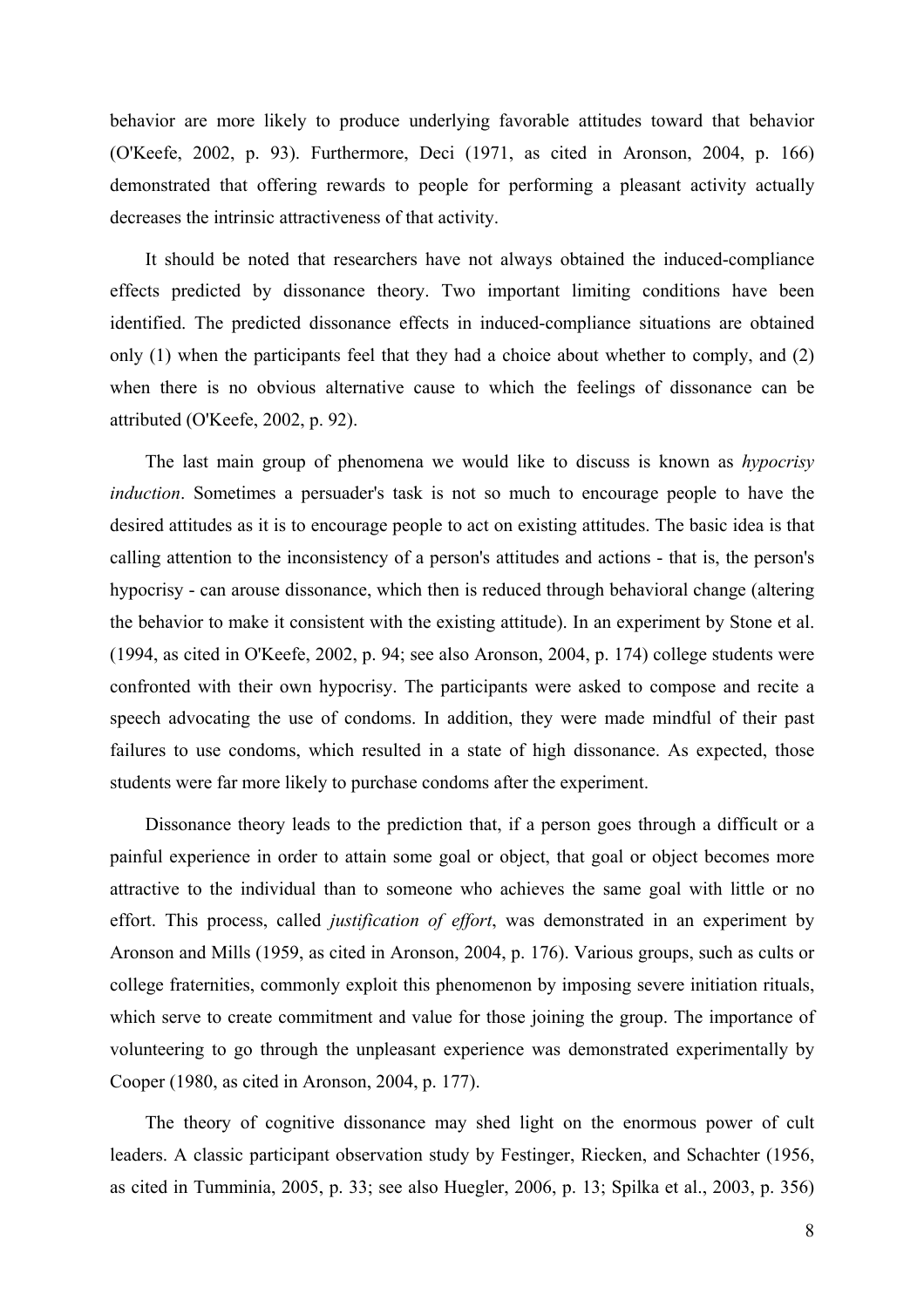<span id="page-8-0"></span>involved a cult in a small American town. The study confirmed Festinger's prediction that when the group's prophecy of the world's destruction failed, the group would both continue in its beliefs and attempt even greater proselytization. After major disconfirming events, groups will presumably seek new converts, the inference being that if newcomers believe then so too can the people whose beliefs have just been shaken.

Many people find themselves participating in religious rituals even though they have no personal commitments to the ideas behind them. Festinger's theory suggests that this can cause individuals to adjust previous beliefs. Acting as if we believe something promotes belief itself. As people invest greater levels of time and resources into religious practices regular attendance, personal relationships, mission work, financial support, and so on - their commitment to the gods that motivate such behaviors is proportionately reinforced and strengthened (Tremlin, 2006, p. 131).

#### **4. Revisions and alternative interpretations**

A number of revisions to dissonance theory have been suggested, and several competing explanations have also been proposed. According to Aronson, people experience cognitive dissonance as a result of *psychological inconsistency* rather than logical inconsistency between attitude and behavior. He interprets the \$1/\$20 experiment as a study of self-esteem maintenance (Aronson, 2004, p. 169; Griffin, 2006, p. 234). Aronson (1992, as cited in O'Keefe, 2002, p. 96) has suggested that dissonance arises most plainly from inconsistencies that specifically involve the self. That is, dissonance is greatest and clearest when it involves not just any two cognitions but, rather, a cognition about the self and a piece of our behavior that violates that self-concept. Dissonance-reducing behavior is ego-defensive behavior. By reducing dissonance, we maintain a positive image of ourselves - an image that depicts us as good, or smart, or worthwhile. Aronson claims that people are not rational beings, but rather rationalizing beings. Humans are motivated not so much to be right as to believe they are right and to justify their own actions, beliefs, and feelings. When they do something, they will try to convince themselves (and others) that it was a logical, reasonable thing to do.

An experiment by Cialdini and Schroeder (1976, as cited in Aronson, 2004, p. 170) demonstrated interesting practical implications arising from Aronson's formulation of dissonance theory. Students acting as fundraisers went door to door, sometimes just asking for donations and sometimes adding that "even a penny will help". As conjectured, the residents who were approached with the even-a-penny request gave contributions more often.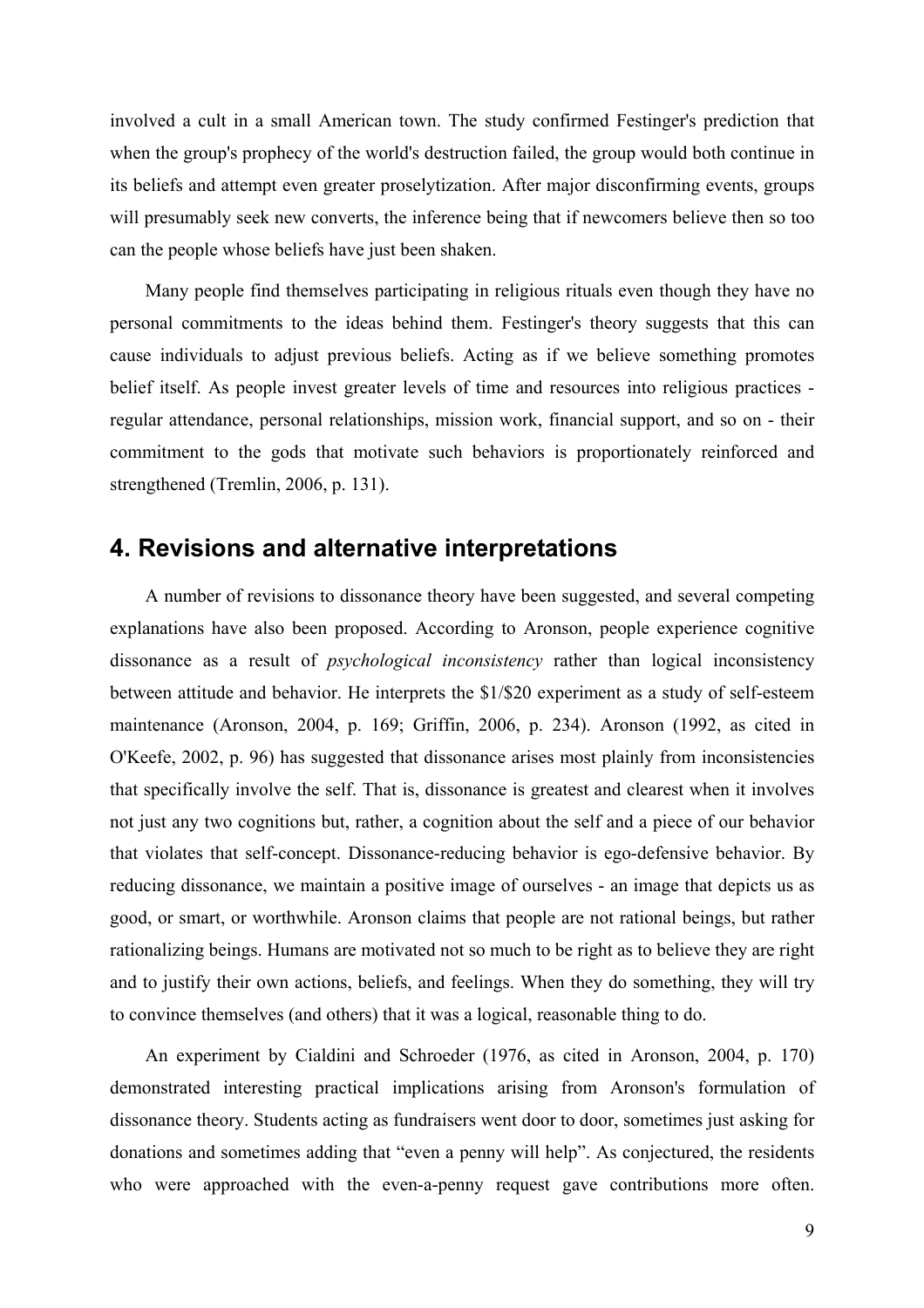<span id="page-9-0"></span>Furthermore, the even-a-penny contributors were likely to give as much money as the others. Once people reach into their pockets, emerging with a mere penny is self-demeaning. A larger donation is consistent with their self-perception of being reasonably kind and generous.

Another major revision to Festinger's original theory was proposed by Bem (1967), whose *theory of self-perception* has provided an alternative interpretation of cognitive dissonance phenomena. He challenged the assumption that it is the discomfort caused by a threat to the self-concept that motivates people to change their beliefs or behavior. He developed the notion of self-perception and applied it to some of the research on dissonance theory. For example, he conducted his own \$1/\$20 study to test his hypothesis. According to Bem (1967), "the attitude statements which comprise the major dependent variables in dissonance experiments may be regarded as interpersonal judgments in which the observer and the observed happen to be the same individual and that it is unnecessary to postulate an aversive motivational drive toward consistency to account for the attitude change phenomena observed" (p. 183). In other words, the people may not be experiencing discomfort and may not be motivated to justify themselves. Rather, they may simply be observing their own behavior in a calm and dispassionate way, and drawing conclusions from their observations.

## **5. Tentative assessment of the theory**

Griffin (2006, p. 39) proposed a set of criteria for assessing objective theories: (1) explanation of the data, (2) prediction of future events, (3) relative simplicity, (4) testability, and (5) practical utility. As has been argued above, the theory of cognitive dissonance is reasonably effective in explaining and predicting human behavior, although its expectations have sometimes received only weak confirmation and unanticipated findings have emerged (O'Keefe, 2002). The foregoing discussion provides ample evidence of the theory's practical utility. However, reservations have been expressed about its simplicity. Furthermore, Festinger's theory contains a serious flaw: it is not falsifiable. There is no way it could be proved wrong because Festinger never specified a reliable way to detect the degree of dissonance a person experiences (Griffin, 2006, p. 238). Nevertheless, cognitive dissonance theory has yielded a number of useful and interesting findings. Moreover, it has served as a fruitful source of ideas and stimulated substantial relevant research.